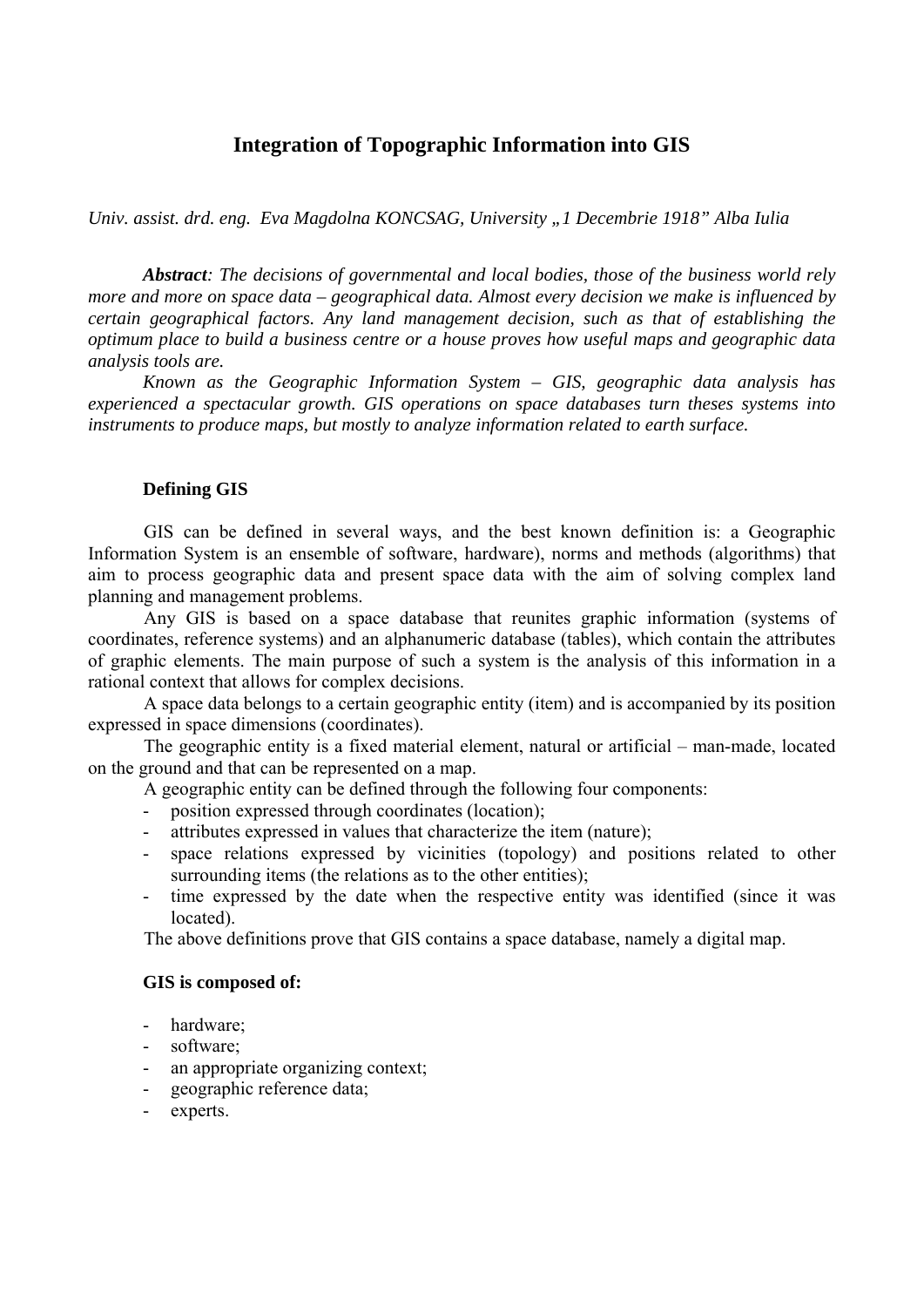

#### **Why we need GIS?**

The territorial administrative unit is an extremely complex social, economic, territorial, historical and cultural structure whose management and upkeep raises many problems and involves permanent decision making with different areas of influence in space and time.

The efficiency of decision making depends on an exact and complete knowledge of the region, which implies the existence of an appropriate information system, namely of a technical and organizing compound comprising a team of experts, equipment, methods and regulations that collect, verify, transmit, stock, analyze and present the data and information pertaining to a territorial area. Practically, all the bodies and institutions that contribute to the well-being of a locality have their own information and management system that allows them to fulfill their tasks to a certain extent and with certain efficiency.

As we can notice, the current data management system presents a series of shortcomings influencing the efficiency of decision making, causes delays in solving problems, malfunctions of the relationship between the citizens and the administration, with a high degree of uncertainty regarding the direct and side effects of a certain decision, and etc; This situation is generated by several factors, one of the mainly technical factor being the old information registration and reference technology. There are many institutions and bodies that organize their data in paper collections, registers, files, maps and plans. This type of data storage is time-consuming when performing an update or other activities and the preservation and protection of these documents require an extremely high amount of effort.

Most data that characterize a territory are relevant if shown on a topographic base, that is if presented on theme plans and maps. We can notice that many times, although the electronic support exists, most information refers to text data, the post address being the way of localization. Consequently, there is no topographic reference.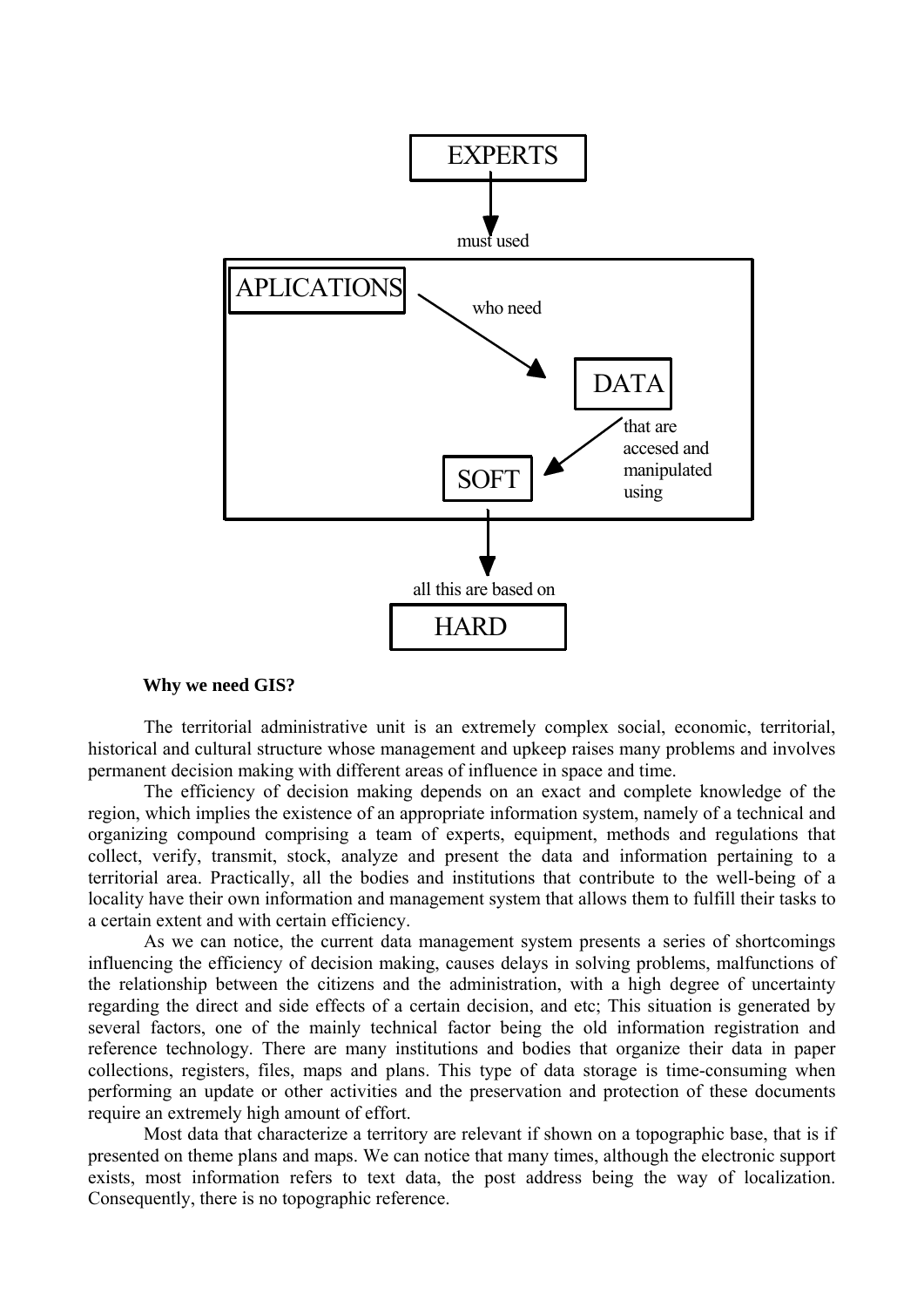### **GIS premises and requirements**

The main element at the basis of the new method to set up a cadastre database is the computer with the intention to turn the current information system into a practical computer system without changing the organizational framework.

The proposed management system is based on space data and starts from the assumption that there is topographic basis necessary to report these data; in other words, the necessary technical requirements are ensured to render the respective data on a topographic plan. However, considering the premise of the information system, the map has to take an appropriate form.

Thus, maps are used in order to store space data and in order to present various users. This double function implies a series of constraints: on the one hand, the quantity of information contained on a map page is limited by the necessity to be readable an don the other hand, the way of representation is influenced by the necessity to contain as many information as to cover the needs of as many potential users as possible.

These constraints show us a series of disadvantages of analogical maps and namely: limiting the quantity of information to a map scale table, un-useful details, the need to keep the original copies on non-deflecting support (zinc) accompanied by difficulties to preserve, update and distribute the map, difficulties of handling and use that appear when the studied phenomenon covers multiple map pages that will need assembling.

These problems connected with analogical plans have determined a passage to the new conception of map, where the storage function is separate from that of presentation. In computerbased systems, space data can be practically stored with the highest level of details and selectively related to various scales of representation and for certain areas.

As the data are kept entirely in a numerical form, the deflecting support disappears, simplifying many of the map conservation, update and distribution problems.

The use of computers to store and handle space data determines higher usage possibilities through the analysis functions that can be implemented. Once it has been created, the database can be jointly used by several institutions or organizations. In the situation of multiple users and multiple data sources, in order to prevent a resource waste through overlaps and dysfunctions, the requirements below need to be met:

- Only one topographic support;
- Mutual access to data;
- Coordination.

## **GIS setup stages**

As a rule, we can distinguish the following major stages for setting up a geographical information system:

- set up the topographic base;
- collect and report (register) data;
- track changes in the territory and modify them in the database;
- draw reports.

Certainly, each stage implies resources, logical and staff.

## **How to prepare a GIS project**

Space data sources:

In general, space data can come from various sources:

- Measuring equipment (total station);
- Photogrammetrical methods (base don space photos);